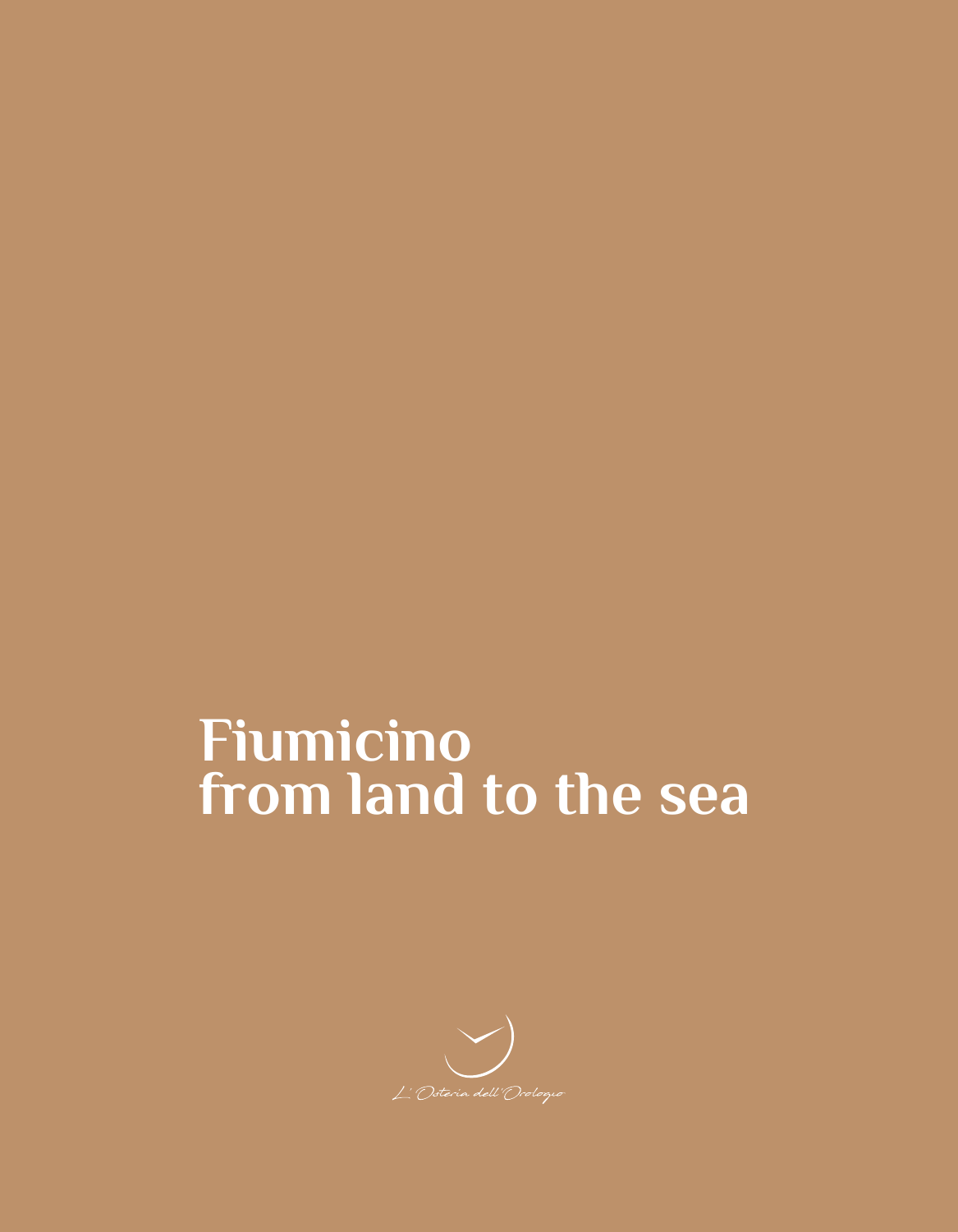

### **Fish Butchery by L'Osteria dell'Orologio**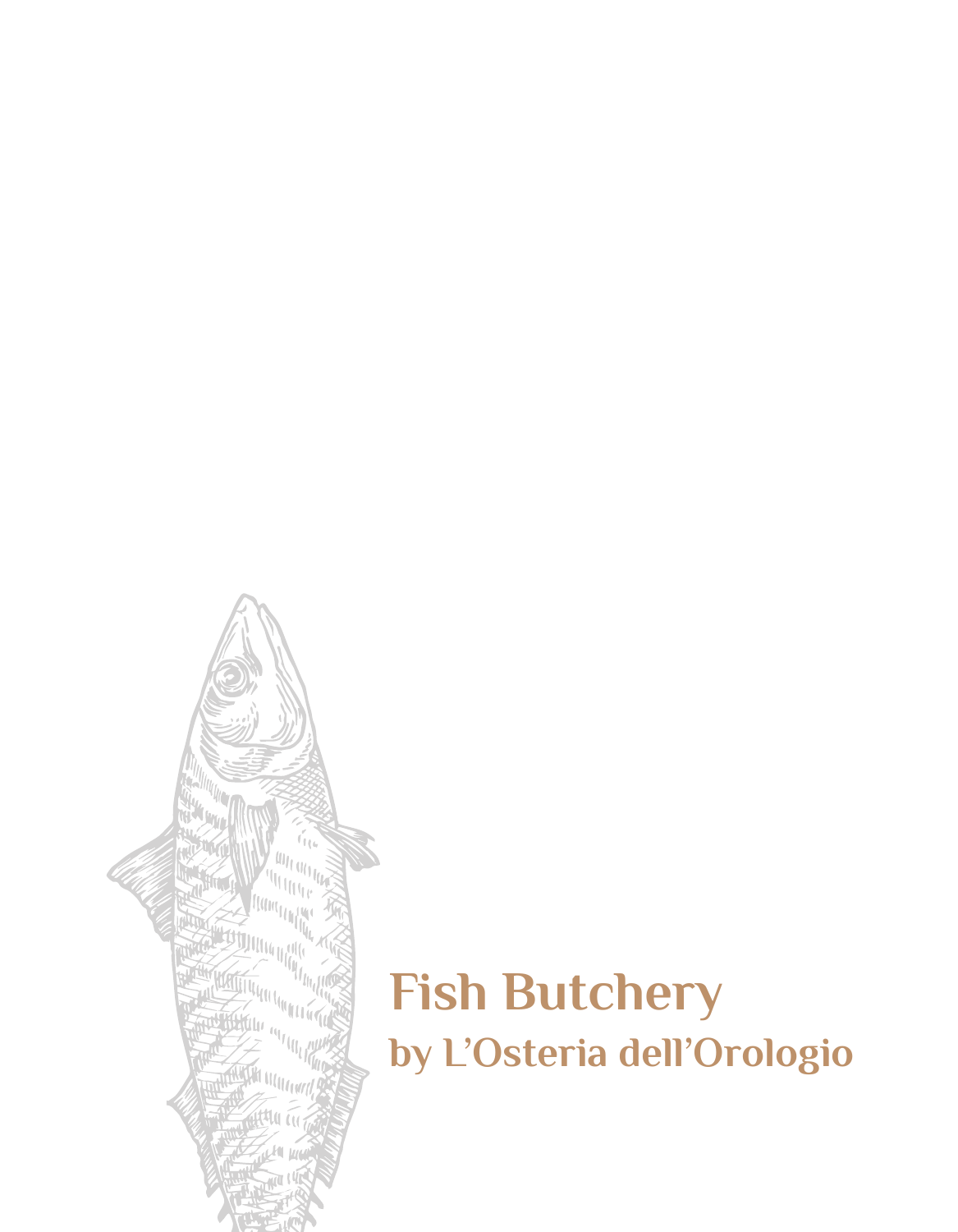Food preservation, with the purpose of having it available any time of the year, is one of the atavistic needs of humanity: back since the ancient Egyptians, through the Roman's "*Garum*", until Northern Europe's people ending up to nowadays, several and over time evolving food preservation techniques have been used.

Such techniques and processes, such as using fish varieties so called "poor", food waste reductions and raw materials' reuse, grabbed Marco's interest since the very beginning of his career; after many years of hands-on experience, furtherly driven by his passion, Marco dedicated a whole section of their kitchen to this special food line, naming it "Shop of seasoned food and cured seafood meat".

Strongly linked to the tradition and habits of the fishermen who needed to use all the fish catch of that day, bottarga, salami and seasoned sea meats are produced and handcrafted in the iodized kitchen of Torre Clementina where, starting from the catch of the local trawlers and based on fishing seasonality, through salting, maturation and drying techniques, a treatment is dedicated to some parts of the fish which leads to the production of hams, speck, bresaola, sausages, coppiette, lard and much more.

Our fish butchery selection | 45 1,2,4,7,8,10,11,14

Spaghetto "Mancini" with bottarga | 22 1,4

Amatriciana fusillone "Gentile" with tuna bacon | 18 1,4,7,9



Selection of homemade bread and "Quattrociocchi" extra-virgin olive oil 3,00 euro per person.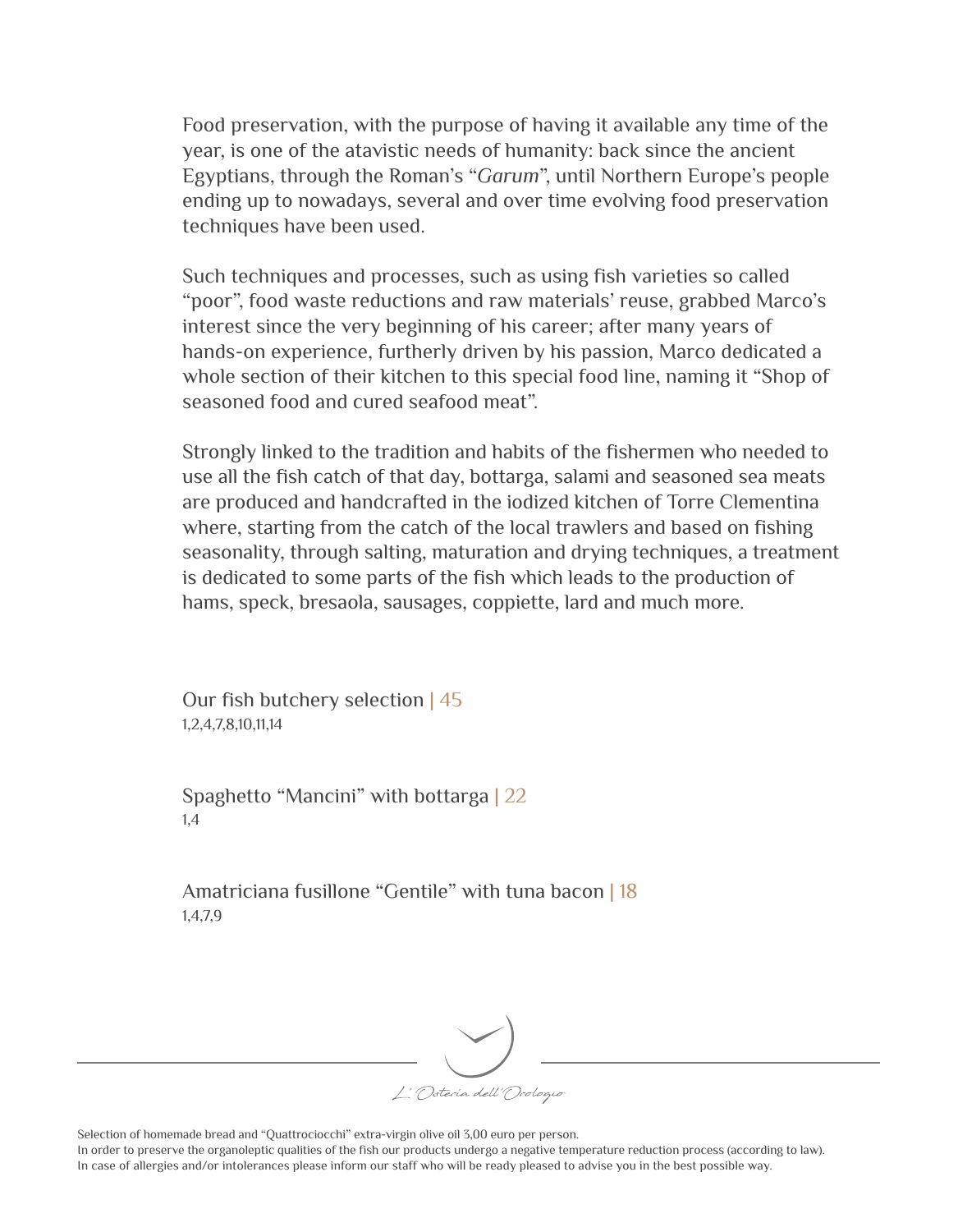



 **for the whole table**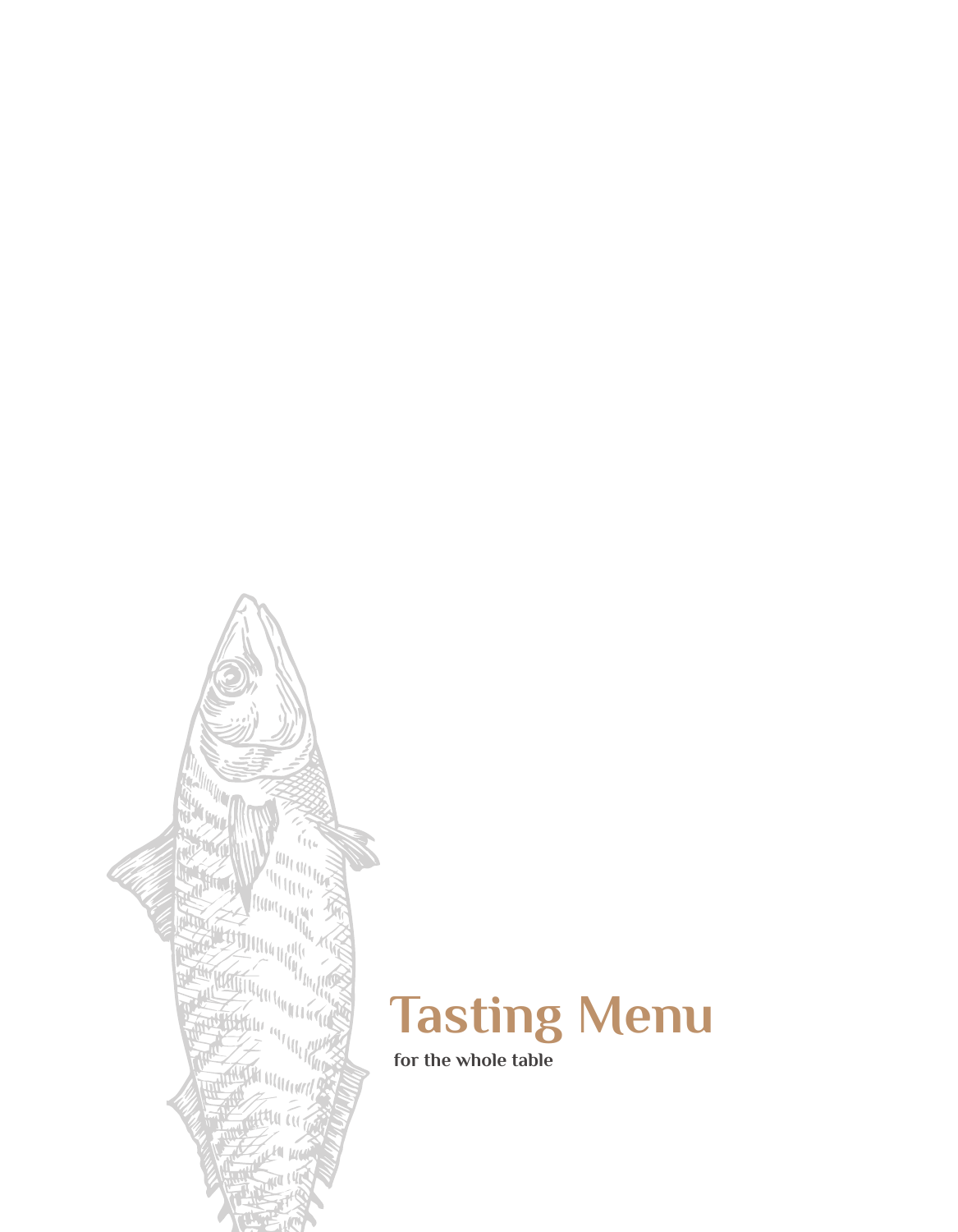#### **Just a few but very delicious | 65**

from 1 to 14

Appetizer

Surmullet, sea snails with pistachio green sauce and porcini mushrooms

Octopus, aubergine on the grill, yogurt and BBQ octopus

Codfish with nduja-stockfish sauce, potatoes and onion

Trenetta with amberjack

Skatefish cooked in a pan, cacciatora sauce, bitter mesclun and potatoes

Dessert

#### **Libera-mente | 85**

from 1 to 14

The free mind of the chef in his creations through raw and cooked dishes



Selection of homemade bread and "Quattrociocchi" extra-virgin olive oil 3,00 euro per person.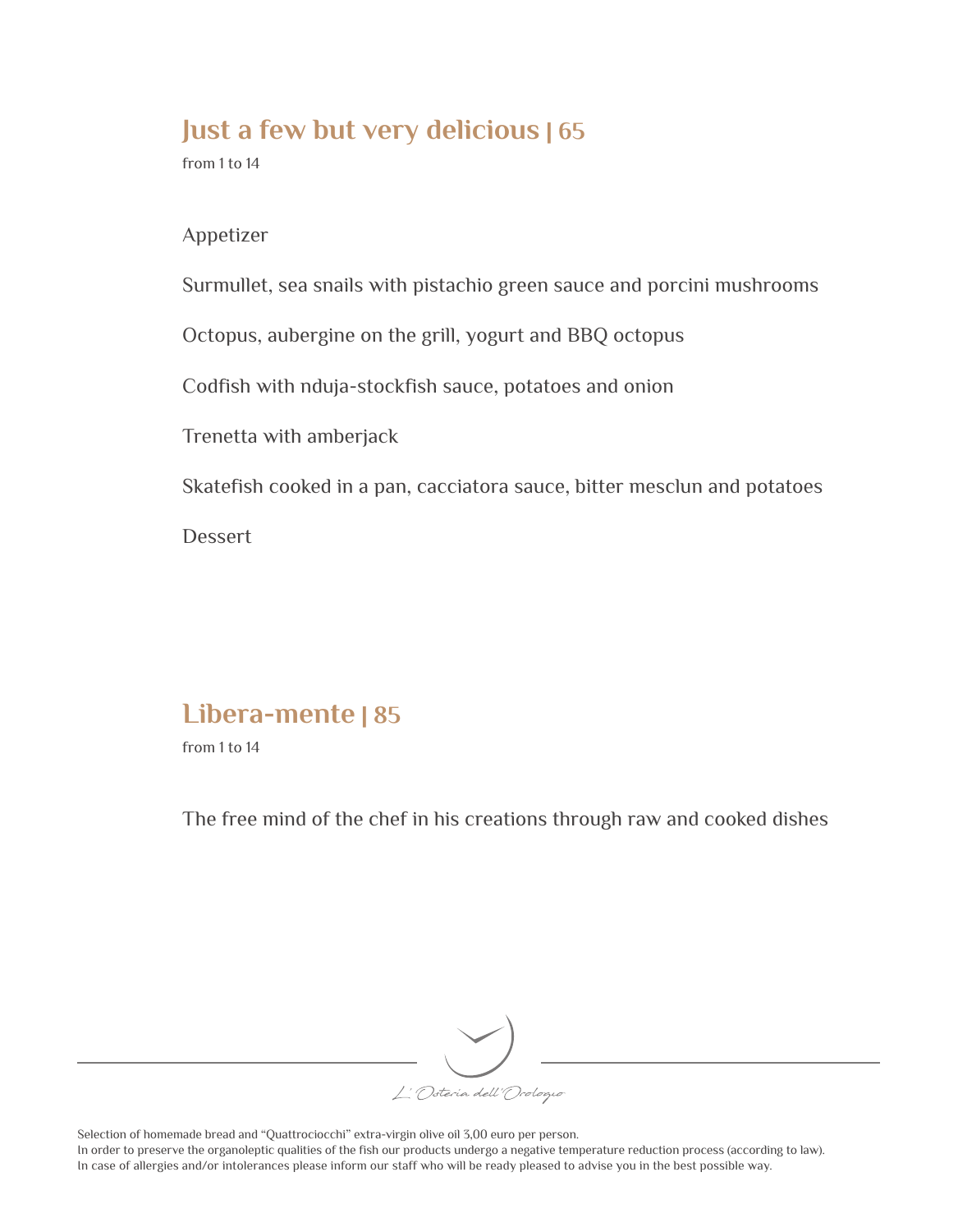

### **Appetizers**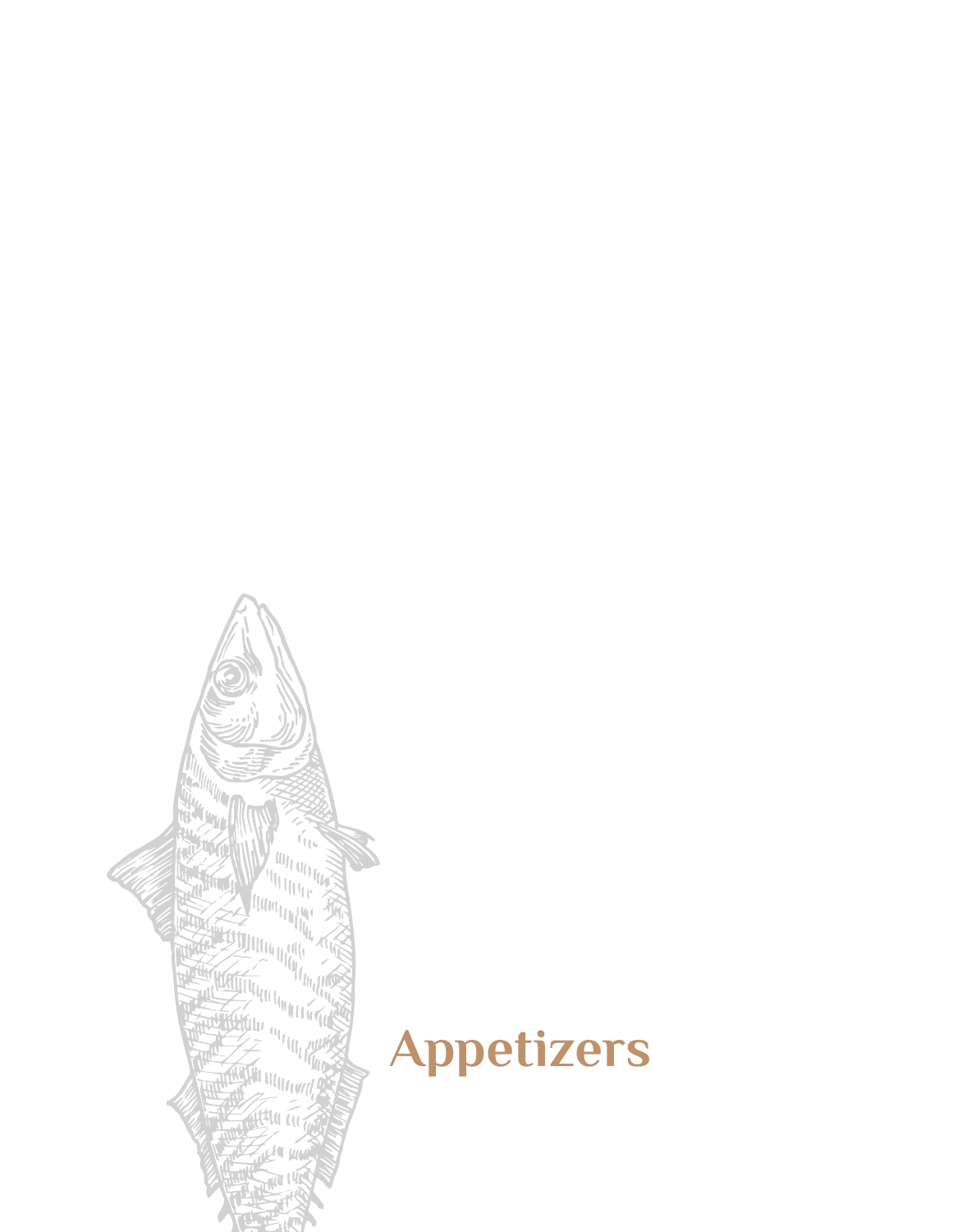#### **To taste… fresh and cooked appetizers**

6 courses | 55

#### **Raw Appetizers**

Raw appetizer "Oil and Salt" | 50 2,4,14

Oysters | 5 each 1,4

Blue-red shrimp, burned rosemary, amberjack lard and lemon salt | 8 each 2,4

Tuna aged belly with brioche, stracciatella cheese and cherry | 8 each 1,4,7

Rose shrimp, almond milk, oyster, cucumber and sea fennel | 19 1,4,6,10

Amberjack with cheek lard, peaches, miso and green beans | 20 1,4,6,10

Cuttlefish, coconut milk, green peas, truffle and onion | 20 11,14

#### **Cooked Appetizers**

Octopus, aubergine on the grill, yogurt and BBQ octopus | 20 1,7,14

Codfish with nduja-stockfish sauce, potatoes and onion | 18 1,4,7,9

Surmullet, sea snails with pistachio green sauce and porcini mushrooms | 20 1,3,4,6,8,9,14



L'Osteria dell'Orologu

Selection of homemade bread and "Quattrociocchi" extra-virgin olive oil 3,00 euro per person.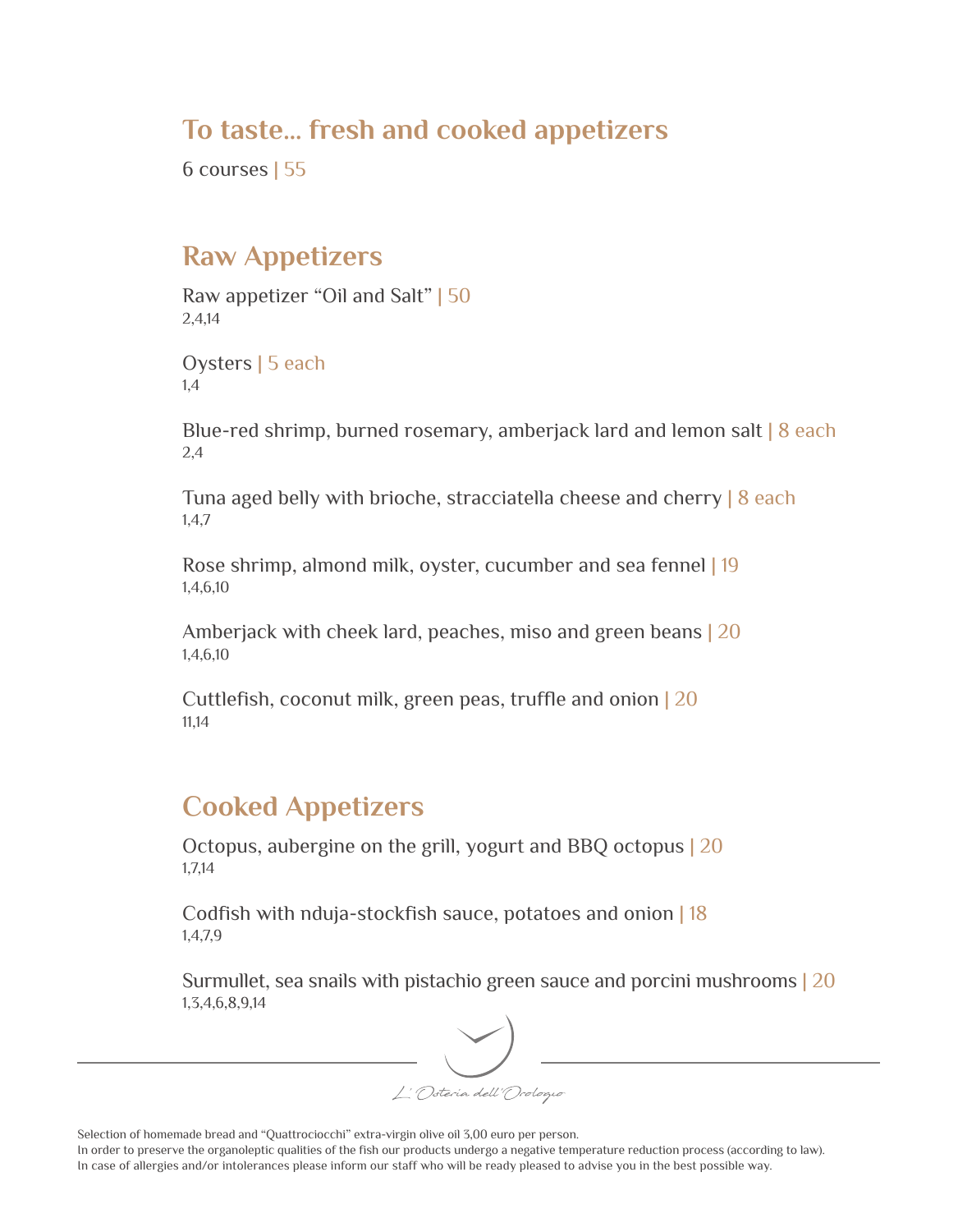

# **First Dishes**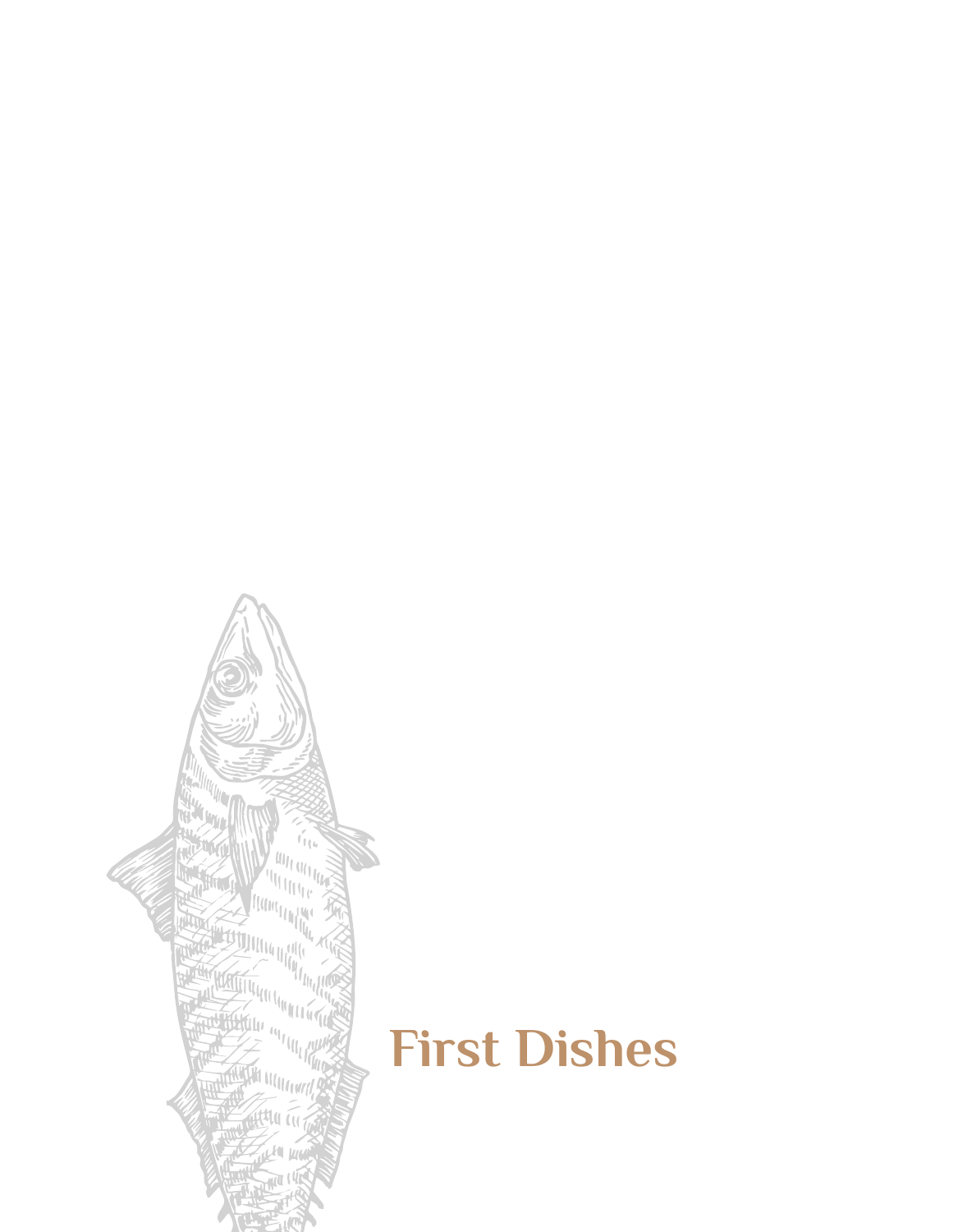Spaghetto "Mancini" with local clams | 18 with bottarga | 22 1,3,4,14 Trenetta with amberjack | 18 1,3,4,9 Plin with overcooked tuna, chicken and peppers | 20 1,3,4,9 Risotto with tomatoes and mussels, friggitelli peppers, pecorino cheese and sea lettuce | 22

1,4,7,9,14

Tagliolino with thyme and "scoglio fish soup" | 20 1,3,4,9

Mixed pasta with liver cuttlefish, squids, grisles and borlotti beans | 20 1,4,7,9,13,14

Half portion | 14



Selection of homemade bread and "Quattrociocchi" extra-virgin olive oil 3,00 euro per person.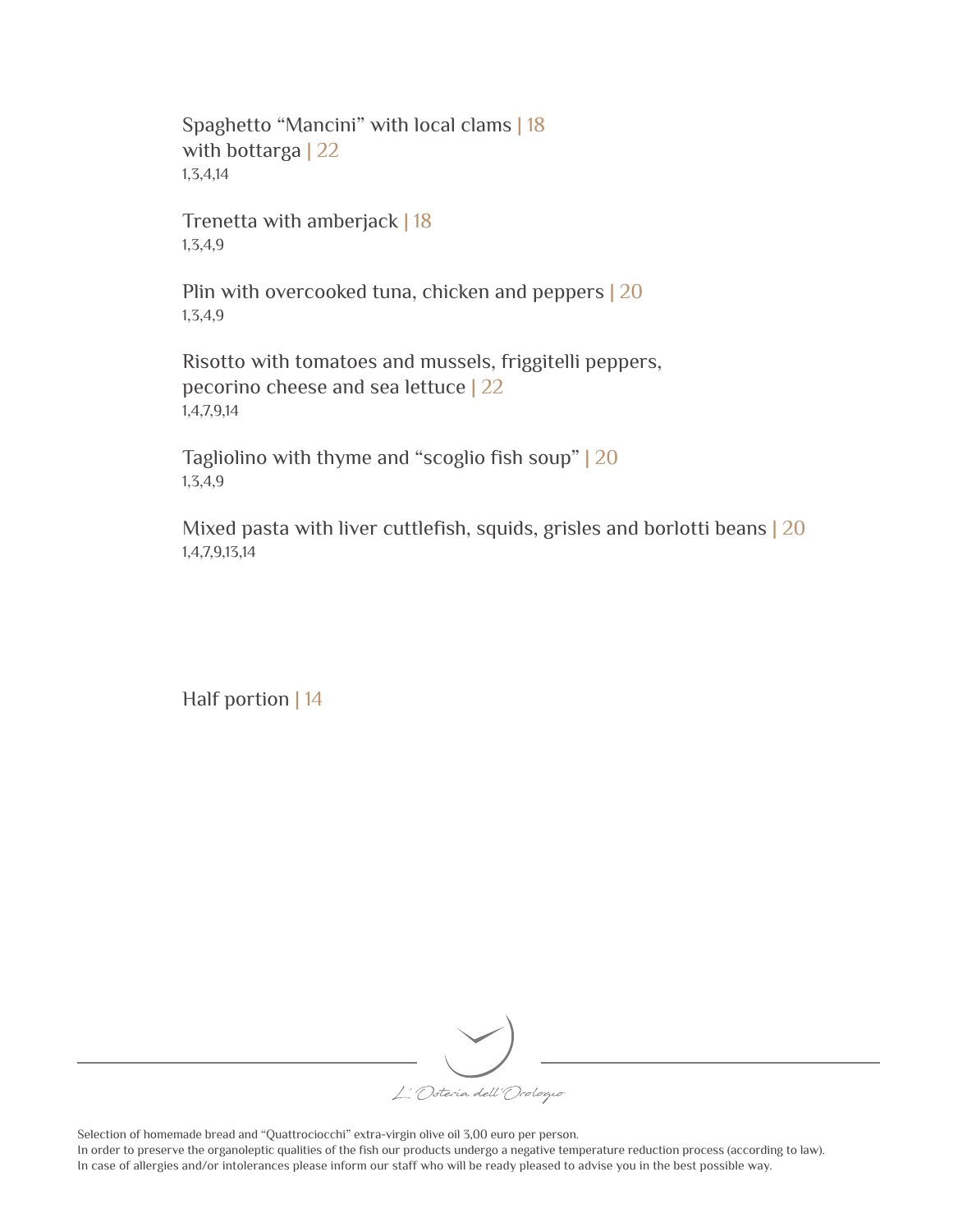

### **Second Dishes**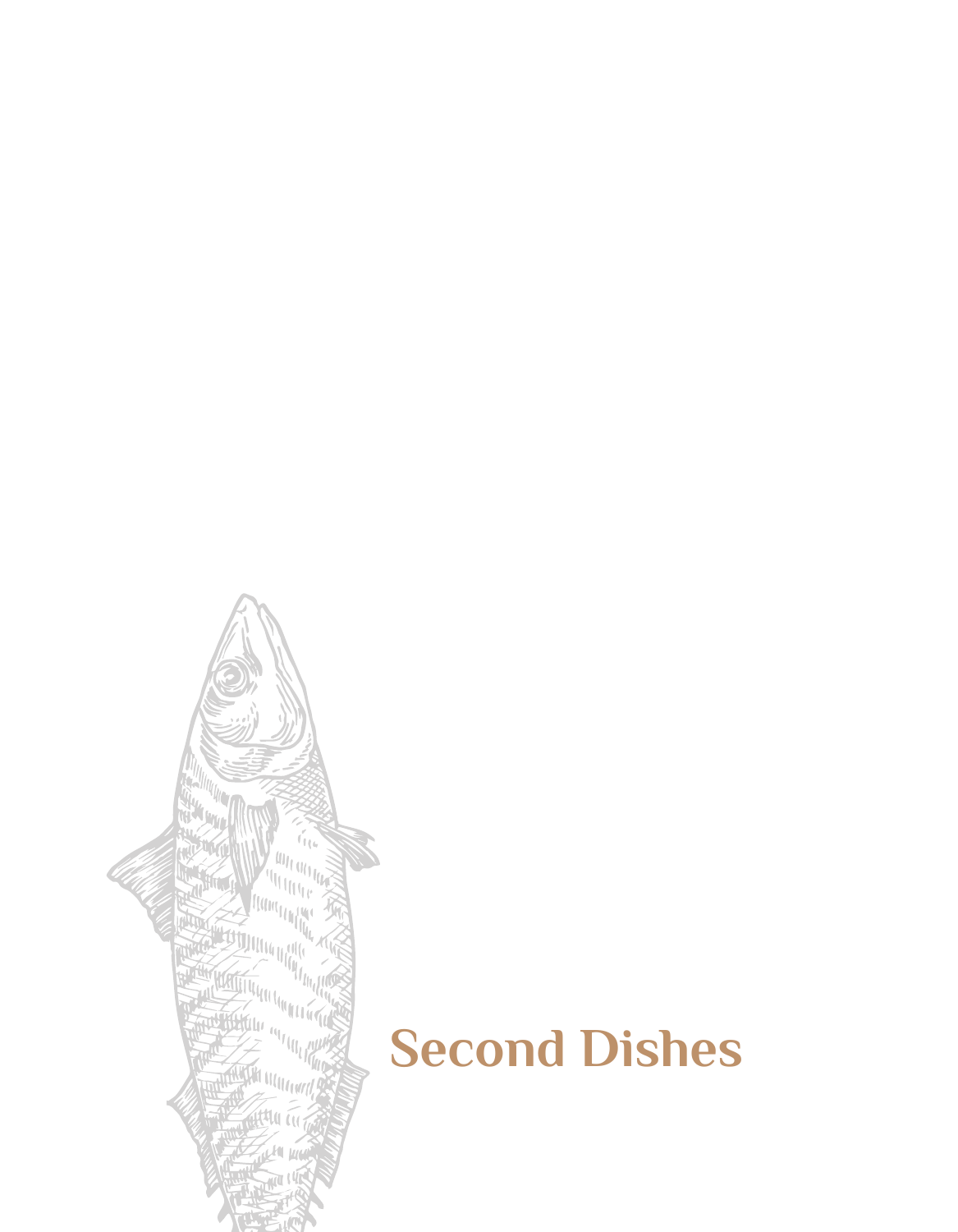Skatefish cooked in a pan, cacciatora sauce, bitter mesclun and potatoes | 24 1,4,7,9,13,14

Tuna "Wellington", brown stock and mustard sauce | 26 1,3,4,6,7,10

Salt prawn, tomatoes, bottarga and gazpacho sorbet | 30 2,4

Stewed shi drum, seafood white soup, au gratin endive | 28 4,9,13

Fried mixed fish | 24 1,2,4,14

Grilled fishes, molluscs and shellfishes | 28 1,2,4



Selection of homemade bread and "Quattrociocchi" extra-virgin olive oil 3,00 euro per person.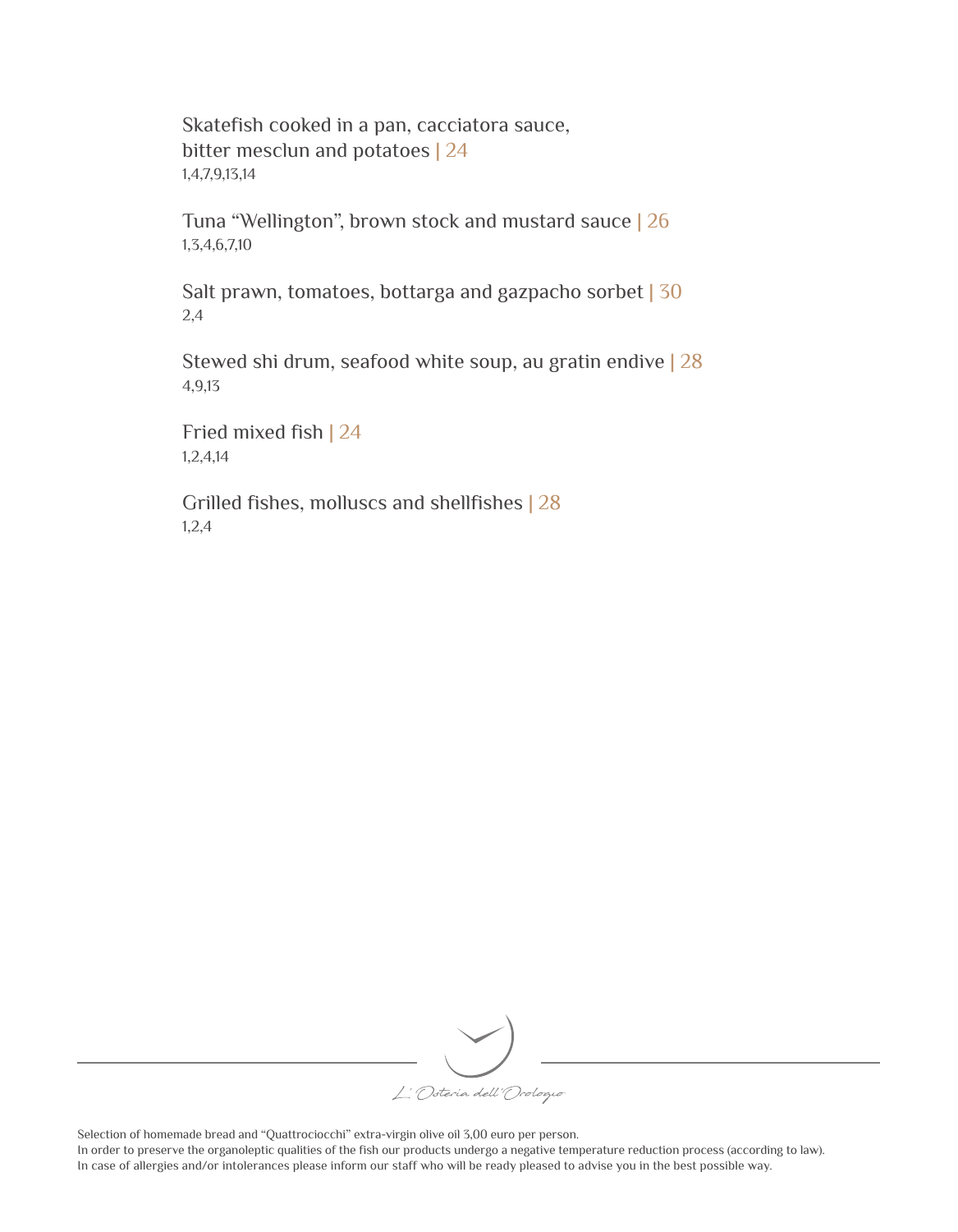

# **Allergens**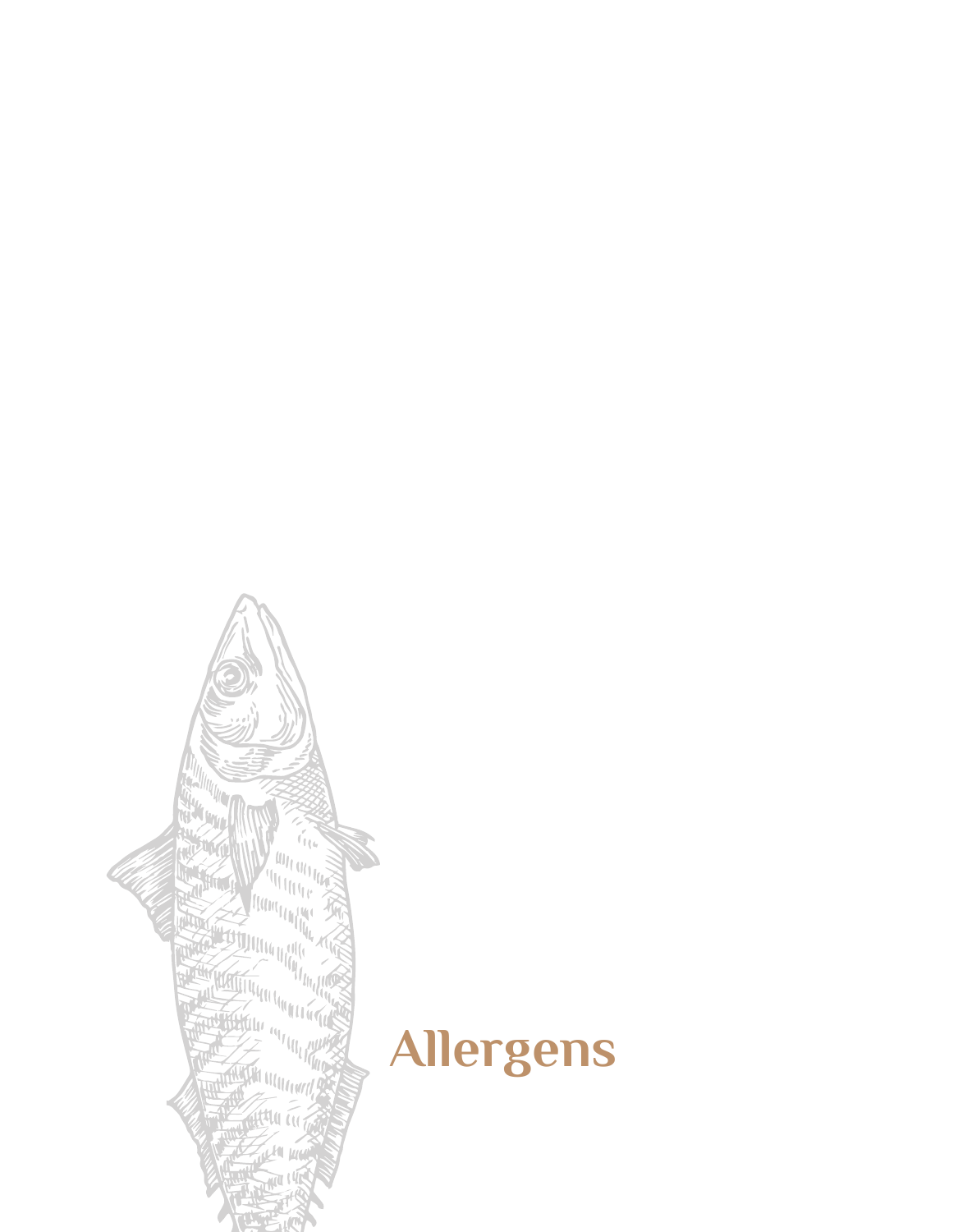- EN Dear customer, our staff will be happy to help you choose the best dish related to any specific food allergy or intolerances issue. Our staff is well trained and we hope we will find the best way to satisfy our customers and also meet your specific needs.
- IT Caro cliente, se hai delle allergie e/o intolleranze alimentari chiedi pure informazioni sul nostro cibo e sulle nostre bevande. Siamo pronti a consigliarti nel migliore dei modi.
- DE Lieber Besucher/Kunden, wenn Sie Allergien und oder Unverträglichkeiten haben, bitte fragen Sie nach unseren Lebensmitteln und unsere Getränke. Wir sind bereit, Sie in der besten Weise zu beraten.
- FR Cher client, si vous avez des allergies et/ou d'intolérances, ne hésitez pas à nous poser toute question sur notre nourriture et nos boissons. Nous sommes prêts à vous conseiller de la meillure fraçon.
	- 1 Cereals containing gluten
	- 2 Crustaceans
	- 3 Eggs
	- 4 Fish
	- 5 Peanuts
	- 6 Soybeans
	- 7 Milk
	- 8 Nuts
	- 9 Celery
	- 10 Mustard
	- 11 Sesame
	- 12 Sulphur dioxide and sulphites at concentrations of more than 10 mg/kg or 10mg/litre
	- 13 Lupin
	- 14 Molluscs